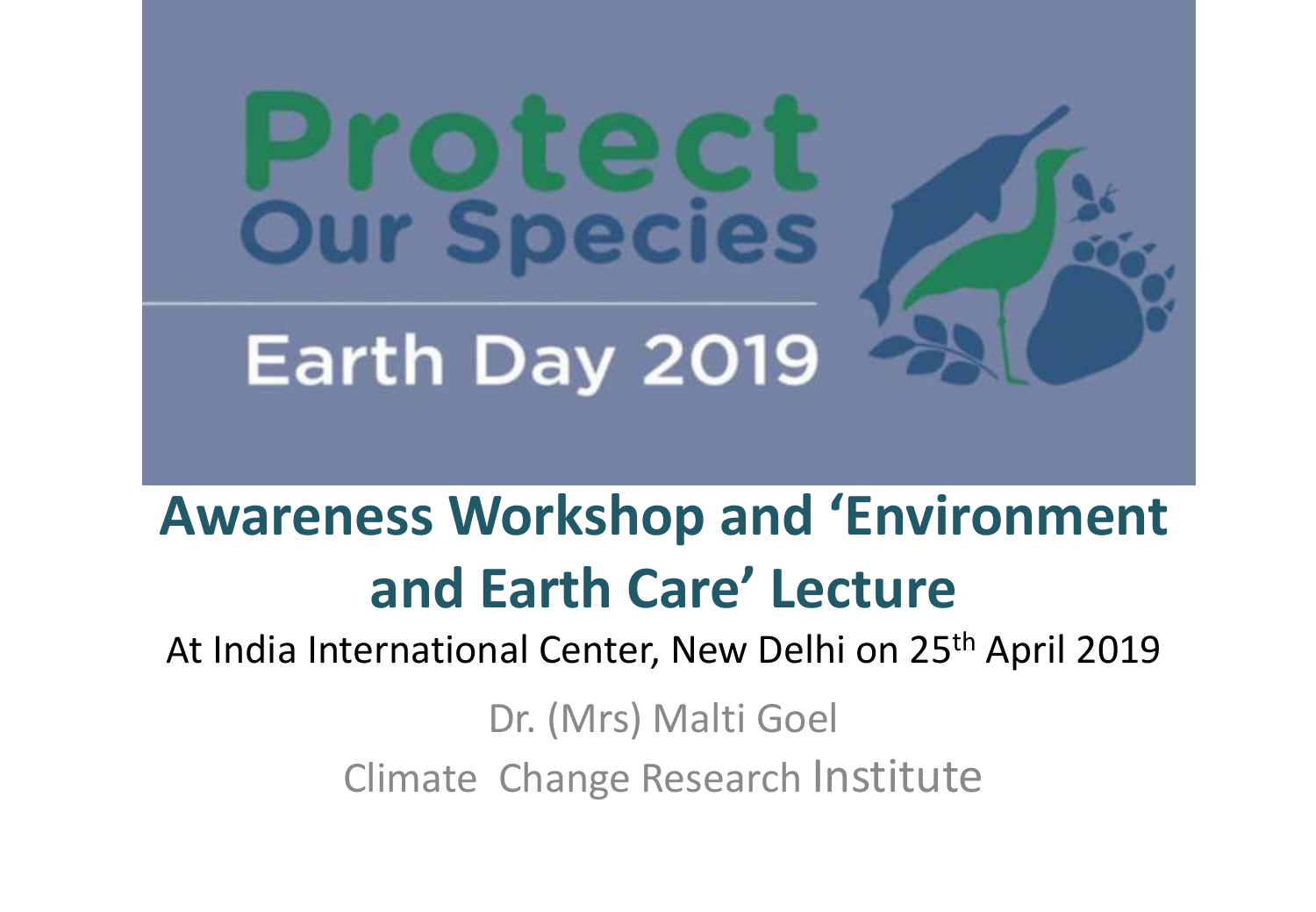

Part I – Global Warming and Climate Change

## **WORLD EARTH DAY - GENESIS**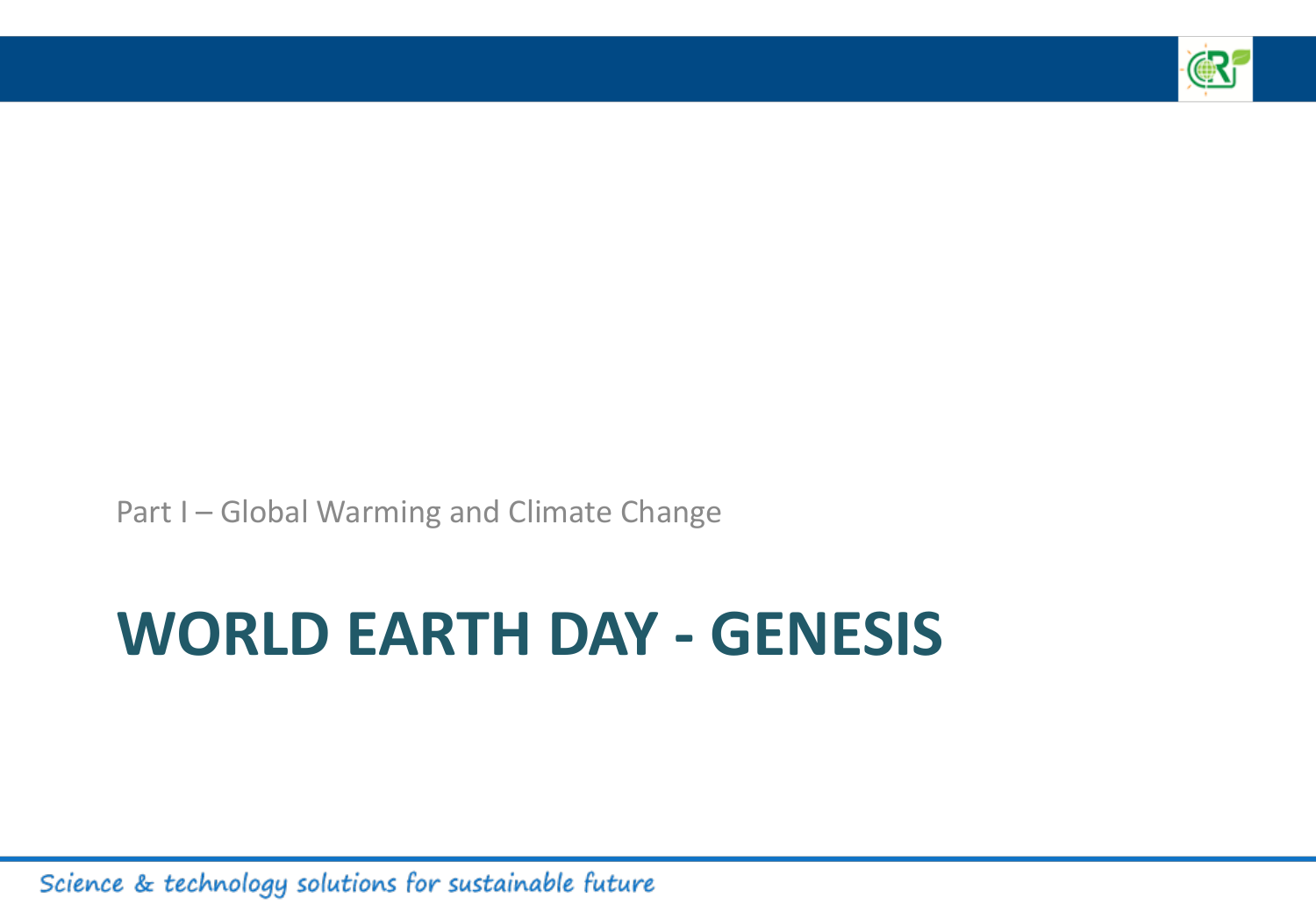

- The 'Club of Rome' came into being in 1968 to share a common concern for the future of humanity and raised its voice against degrading environment.
- Gaylord Nelson, a Senator in Seattle, USA championed the cause and suggested Earth Day to create awareness among people. First Earth Day was celebrated on April 22, 1970.
- Since then it is celebrated every year on April 22. Each year different themes are adopted, like 2008 theme was 'Trees Please'
- Trees absorb CO2 from air and give out oxygen (O2).
- Trees in one acre produce enough O2 for 18 people in a year and remove 2.6 tons of CO2, which is equivalent to driving a car to a distance of 40,000Km
- This year the Theme is "Protect our Species".
- A special Guest Lecture is being organized on 'Conservation and Sustainability of Biological Resources on the Planet Earth: Present and Future' by Guest of Honor Dr. M. Sudhakar, Director, CMLRE, Cochin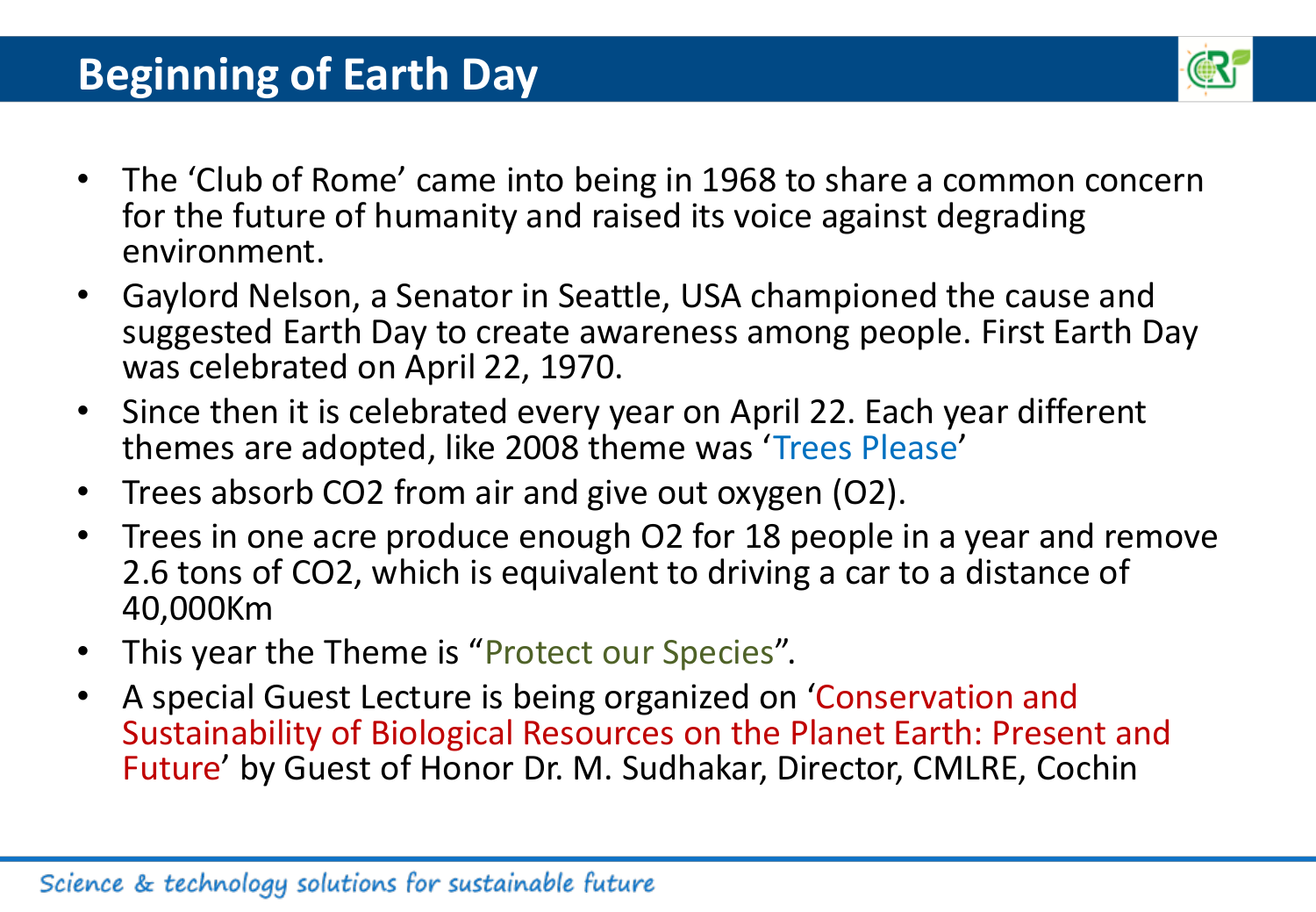#### **–What has changed since 1970**



- **World Population has almost doubled**
- **CO2 Emissions have increased exponentially**
- **Global Warming impacts are becoming visible**
- **Plastic Waste on the land and oceans has grown significantly**
- **Forests and Water are Shrinking**
- **Living species are declining**
- **Ice is melting on Arctic and Antarctic**

## **But Also………**

**Environment Acts have been introduced**

**Industries have moved out from urban areas**

- **Vehicles are becoming more efficient**
- **Climate Treaties like Montreal Protocol have helped to regain Ozone in the Stratosphere**
- **Efforts to reduce CO2 Footprints are growing as a result of Climate Change Protocols**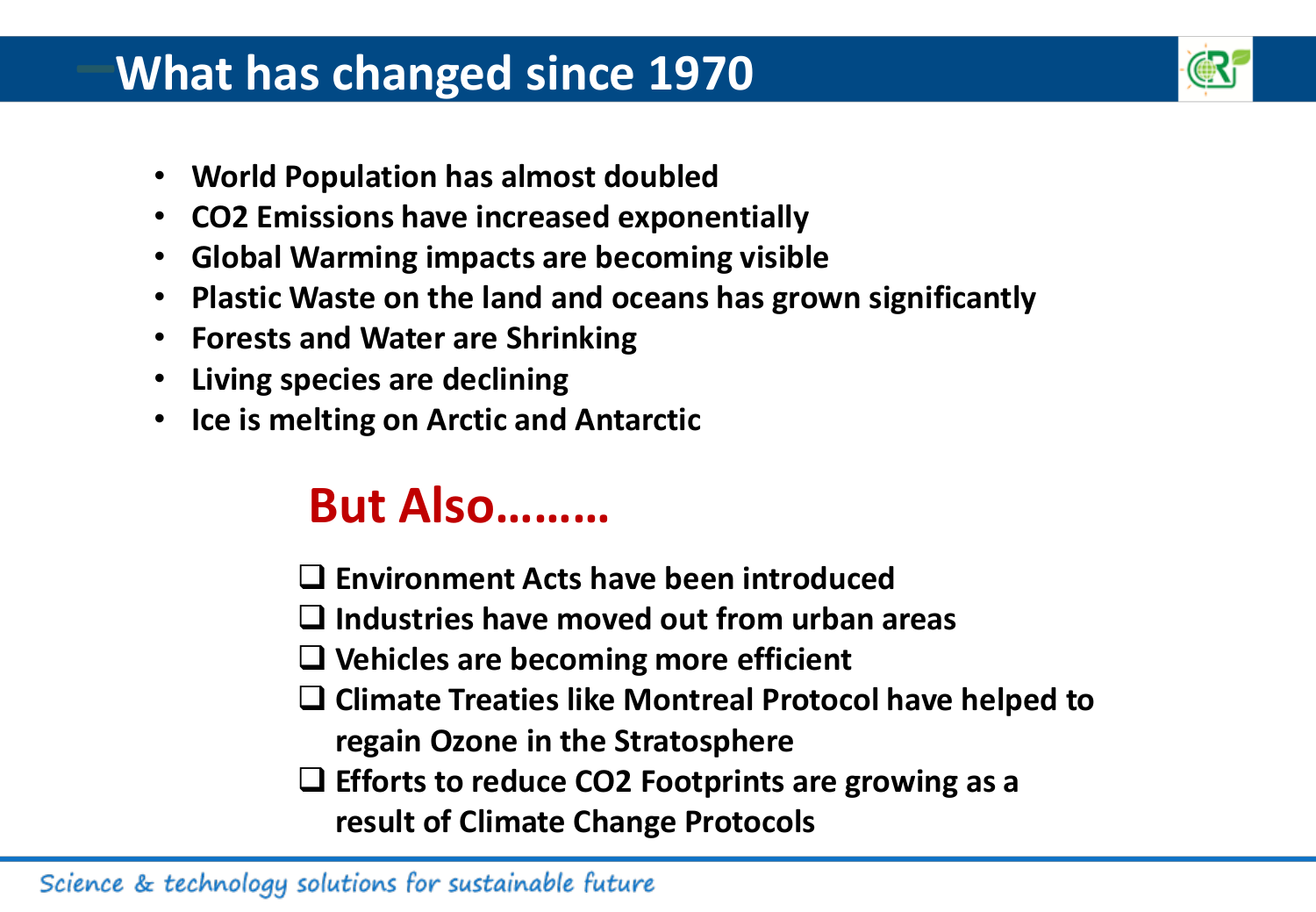

Global warming is due to Enhanced Greenhouse Effect caused by anthropogenic activities – particularly burning of fossil fuels (coal, oil and natural gas), agriculture and land clearing – are increasing the concentrations of greenhouse gases. When the Sun's energy reaches the Earth's atmosphere, some of it is reflected back to space and the rest is absorbed and re-radiated by greenhouse gases causing warming of Earth surface.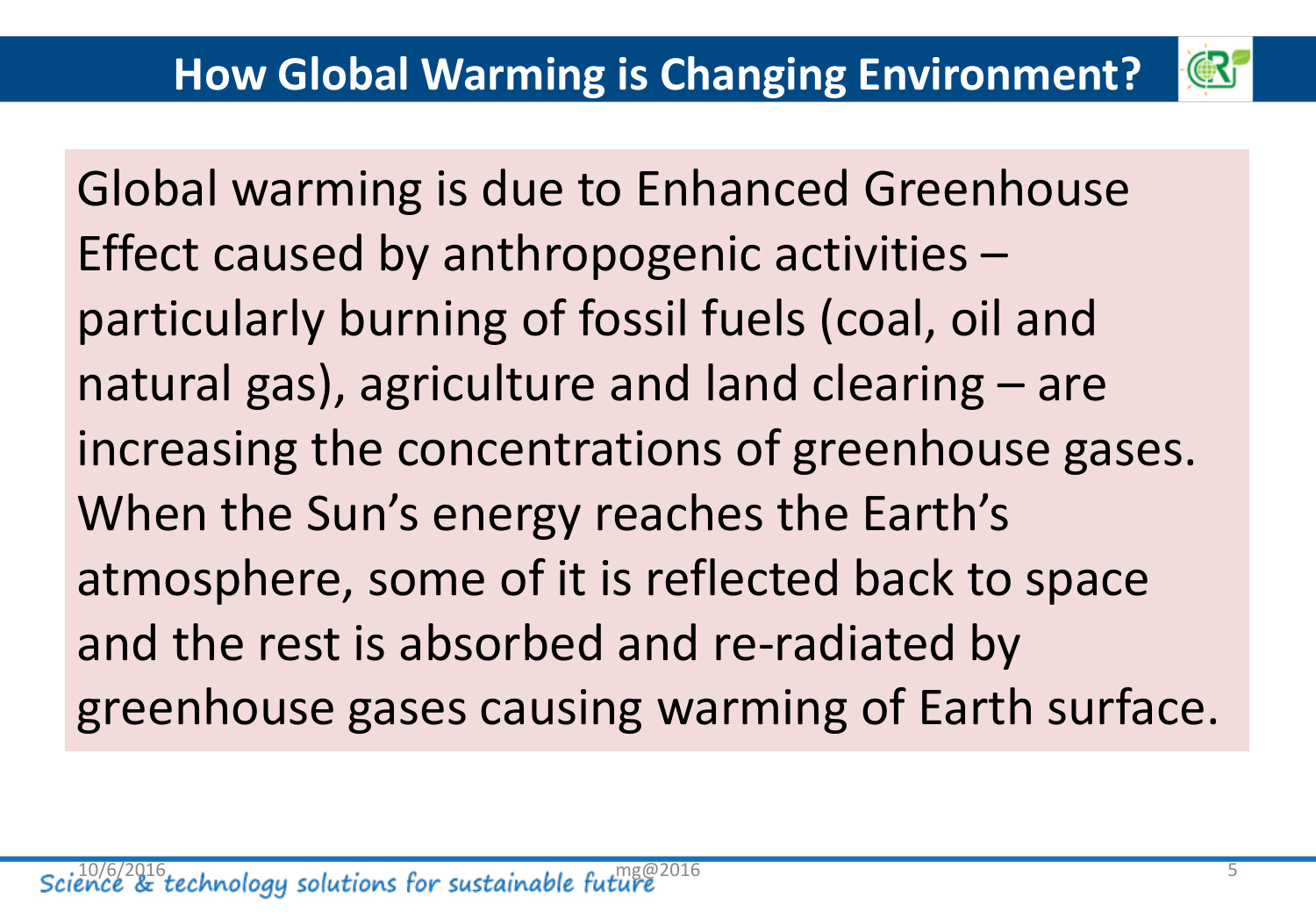**Coal based thermal power generation <b>Pollution from Automobiles** 



- 2 \* Nitrous Oxide N2O
- \* Water Vapor  $H<sub>2</sub>O$
- $\cdot$  Methane CH<sub>4</sub>
- CFCs

**P2** 

• Carbon Dioxide  $CO<sub>2</sub>$ 

(A trace constituent, but very effective at trapping infrared radiation)

Science & technology solutions for sustainable future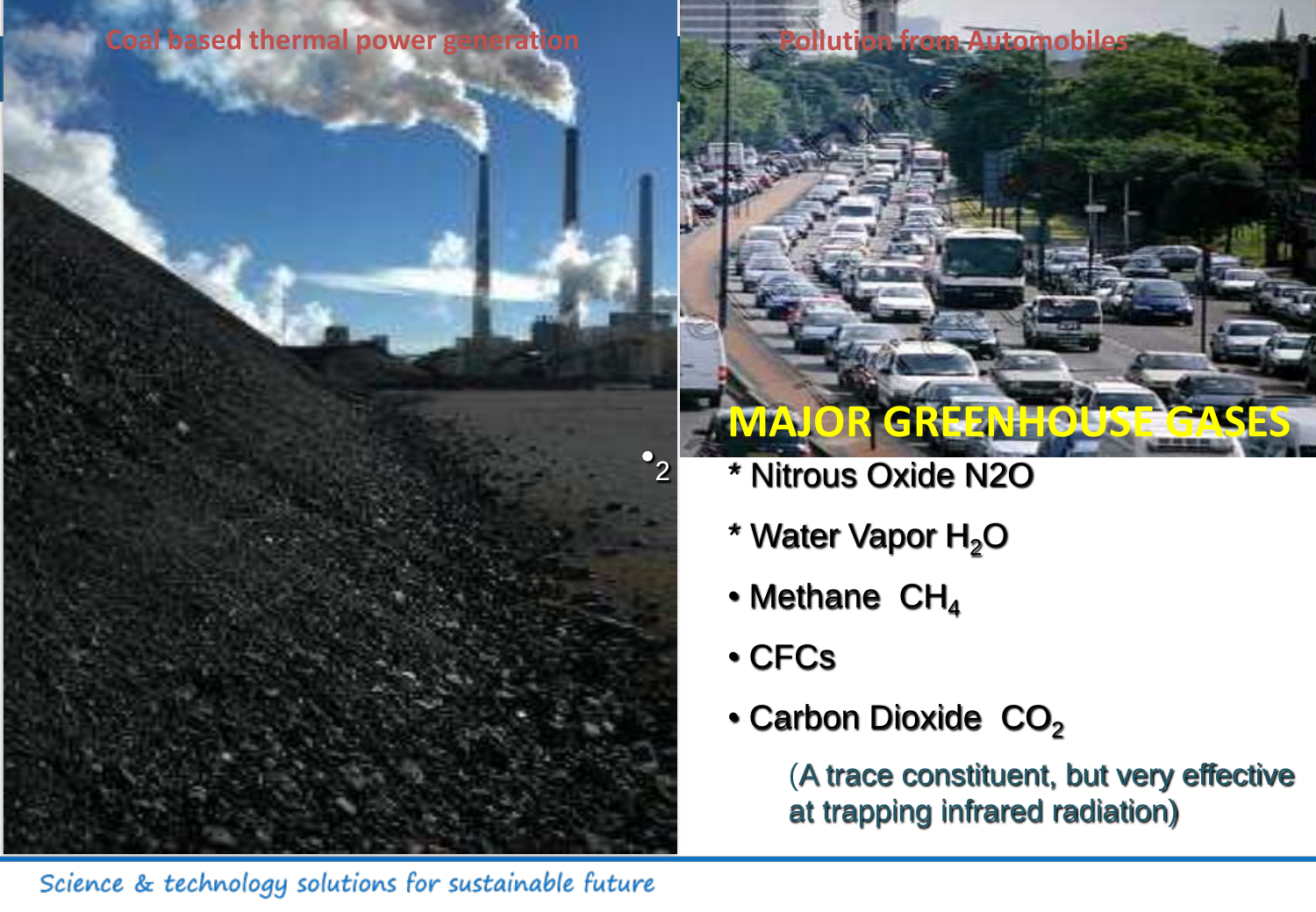**Solar radiation powers** the climate system.

Some solar radiation is reflected by the Earth and the atmosphere.

**The Greenhouse Effect** 

Some of the infrared radiation passes through the atmosphere but most is absorbed and re-emitted in all directions by greenhouse gas molecules and clouds. The effect of this is to warm the Earth's surface and the lower atmosphere.

# ATMOSPHERE

**EAR** 

About half the solar radiation is absorbed by the Earth's surface and warms it.

**SUN** 

**Infrared radiation is** emitted from the Earth's surface.

Source- Niwa.co.nz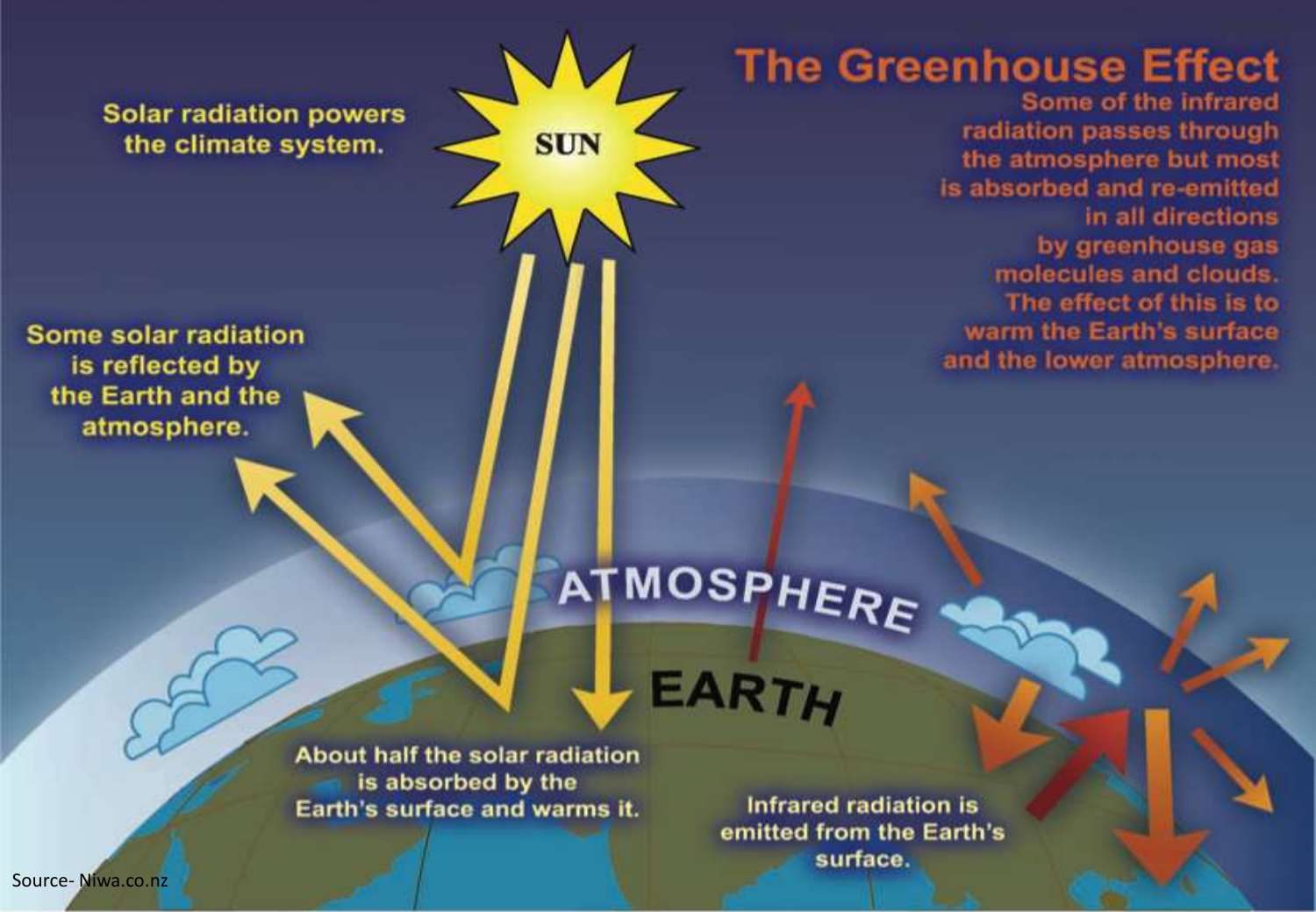

## **Climate is Changing**

- Temperatures are rising
- Sea levels are rising
- The oceans are acidifying
- Climate change is reflected in water cycle changes and intensity of frequent extreme weather events
- Consequent ecosystem changes are affecting living species

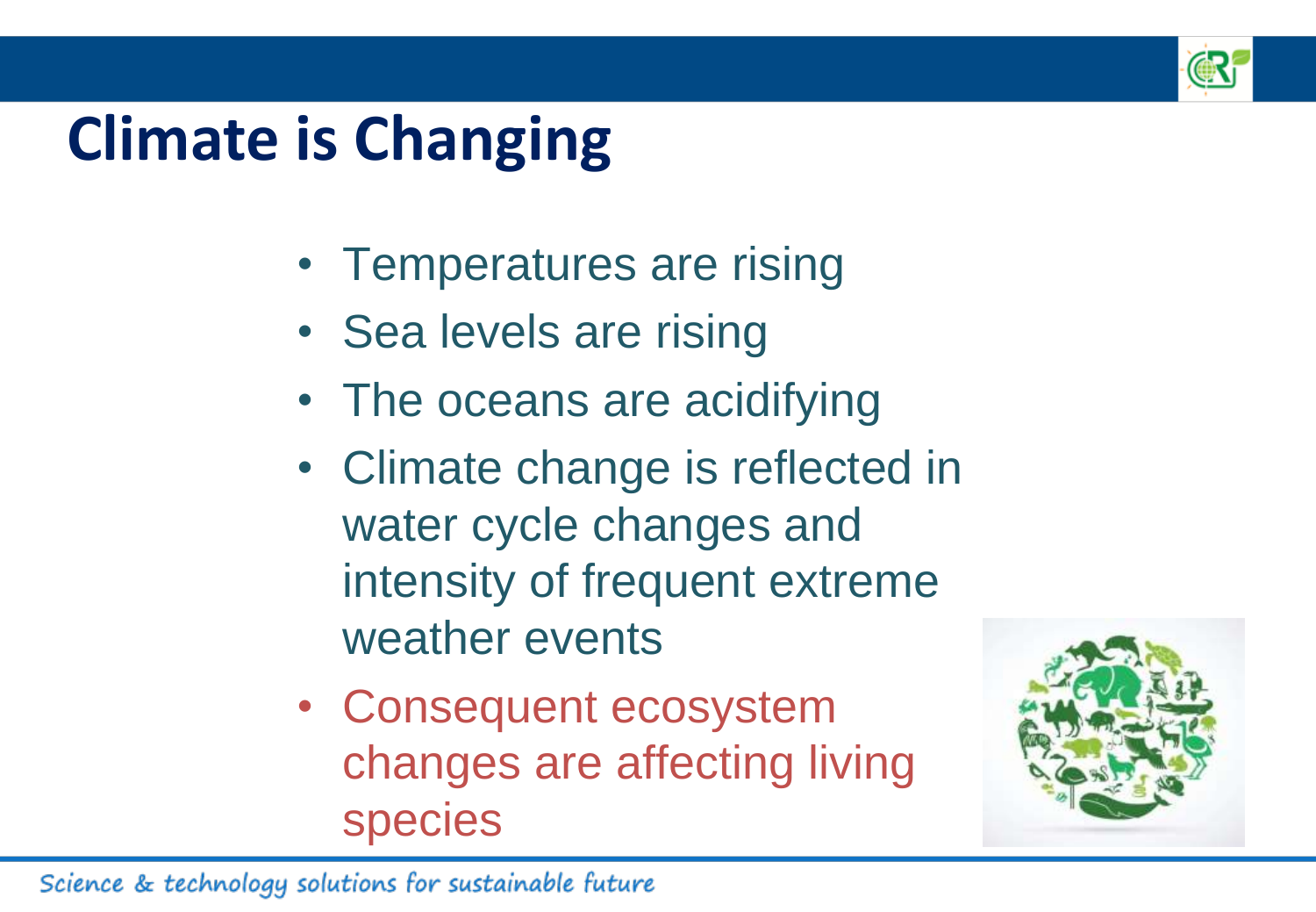### Some facts



 **Forests cover 31% of Earth's Land Surface and house 80 % of Word's Terrestrial Biodiversity .** 

- **Tropical Rain Forests are only 2% but house nearly 50% of the species.**
- **Conservation of the ocean and its marine life is important to protect the marine living species that are harmed by human activities.**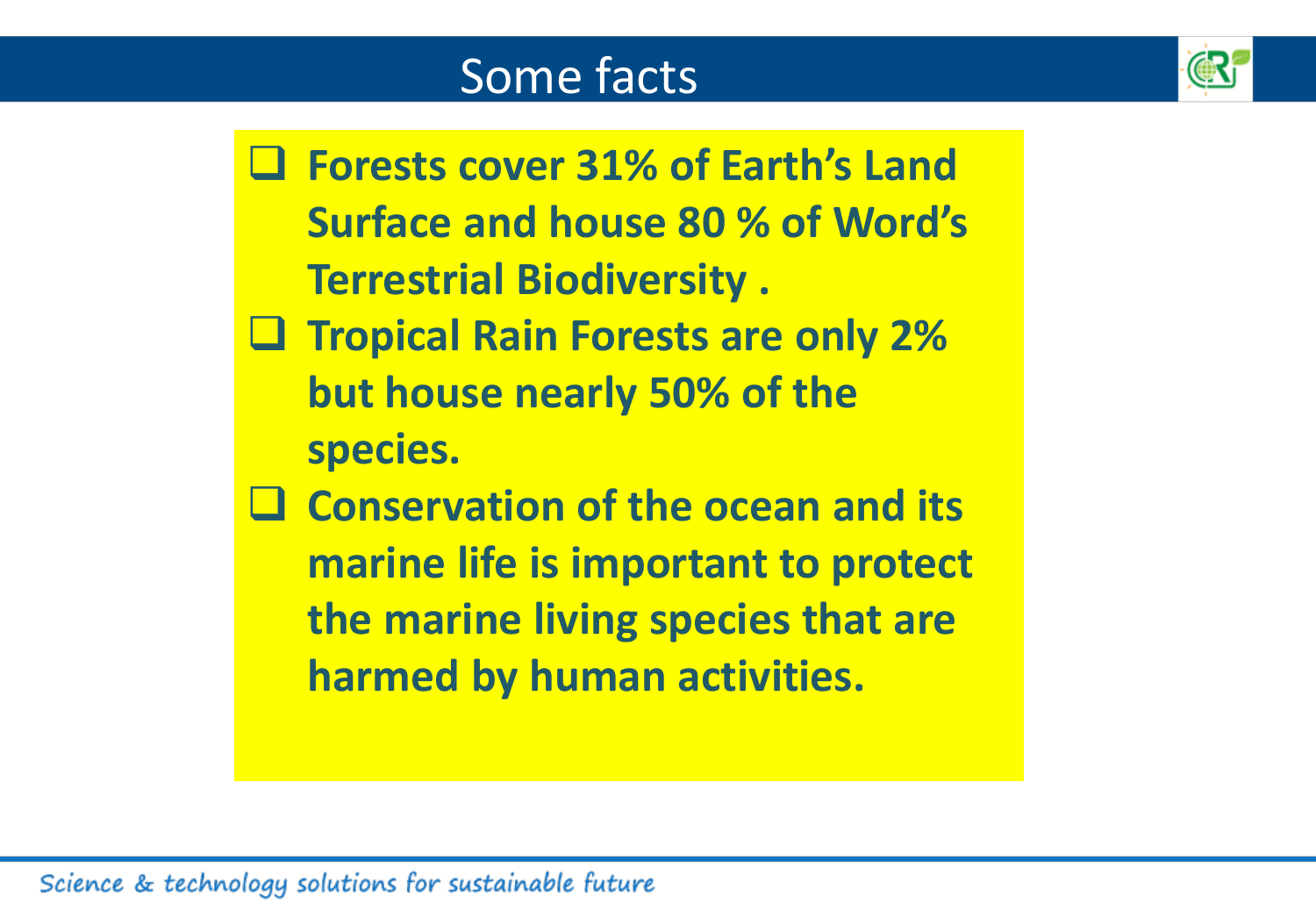## **How we look at Earth Today**

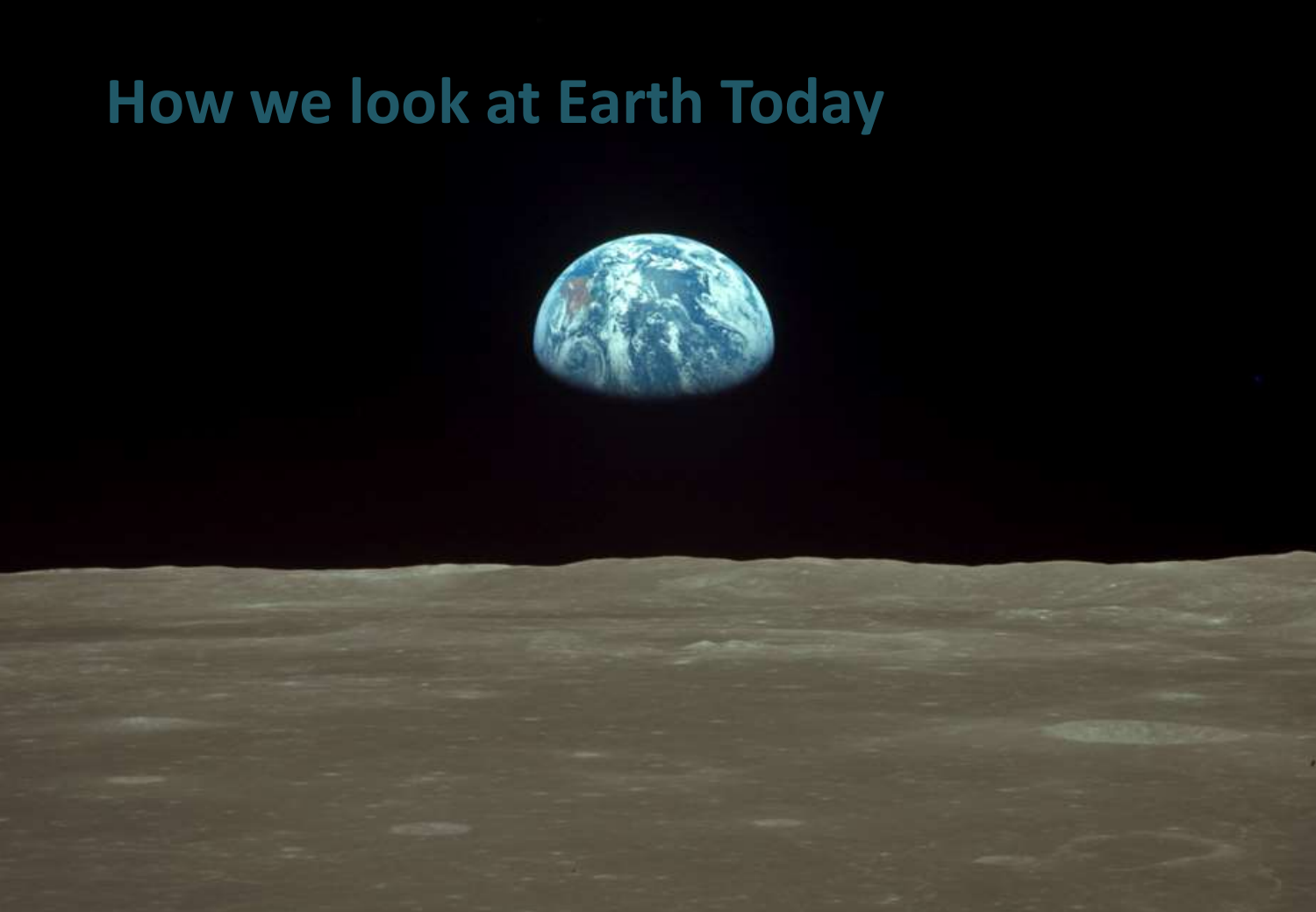

#### Part II – About Inter-School Essay Competition

## **ENVIRONMENT IN DELHI**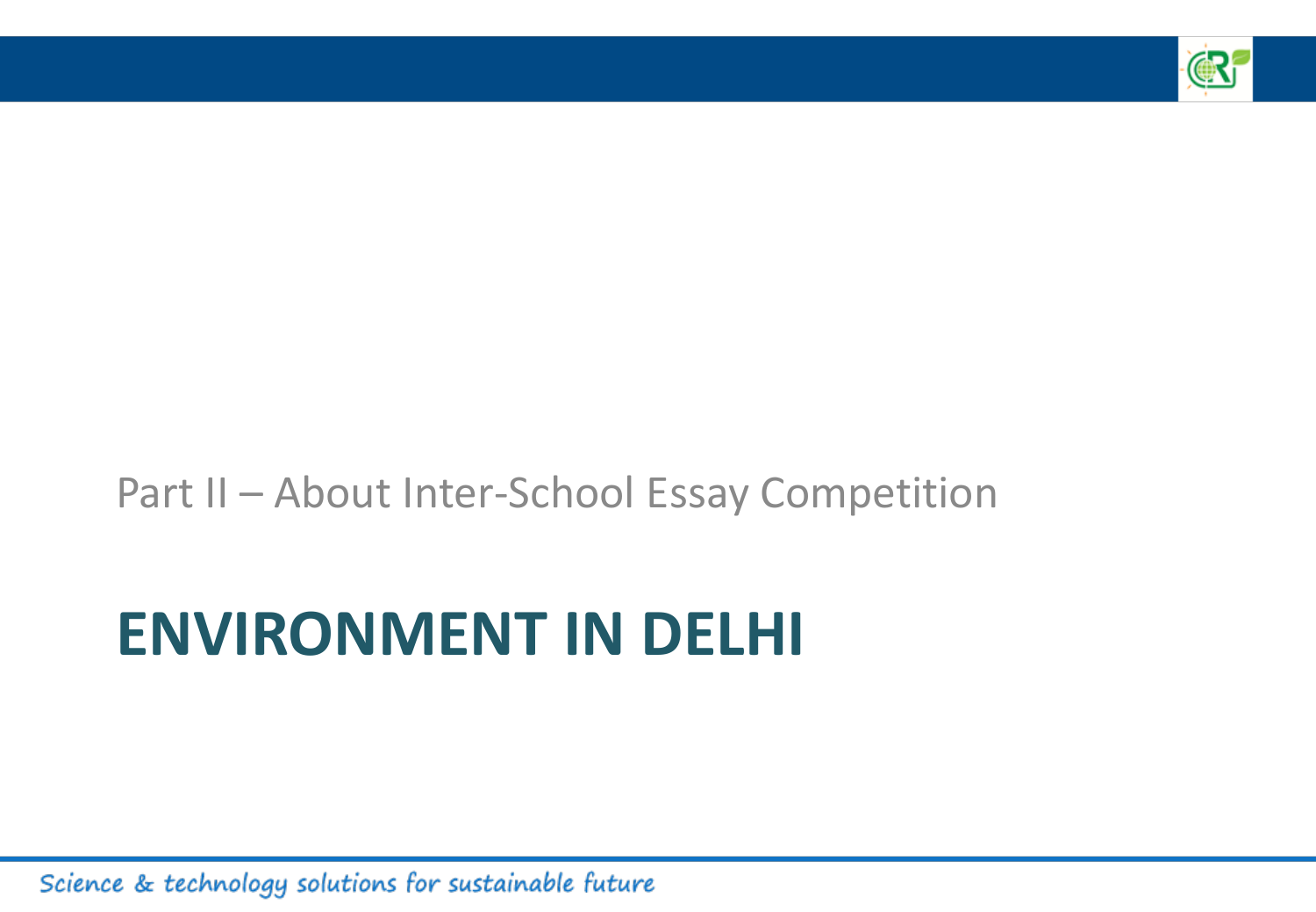

#### Theme: **Environment in Delhi**

- To meet the goals of World Earth Day Campaign 2019 with the theme 'Protect Our Species', the Climate Change Research Institute organized Inter-School Essay Competition for Students from Class IX-XII.
- Students could write an Essay on any one of the sub-theme as below:
	- Air Pollution in Delhi
	- Causes of Pollution
	- Pollution Data Measurement
	- Impacts on Health
	- Climate Change Impact on Pollution
	- Ways to Improve Environment
- Three best entries from each school were received and judged for Awards. Some of the topics raised in these are discussed here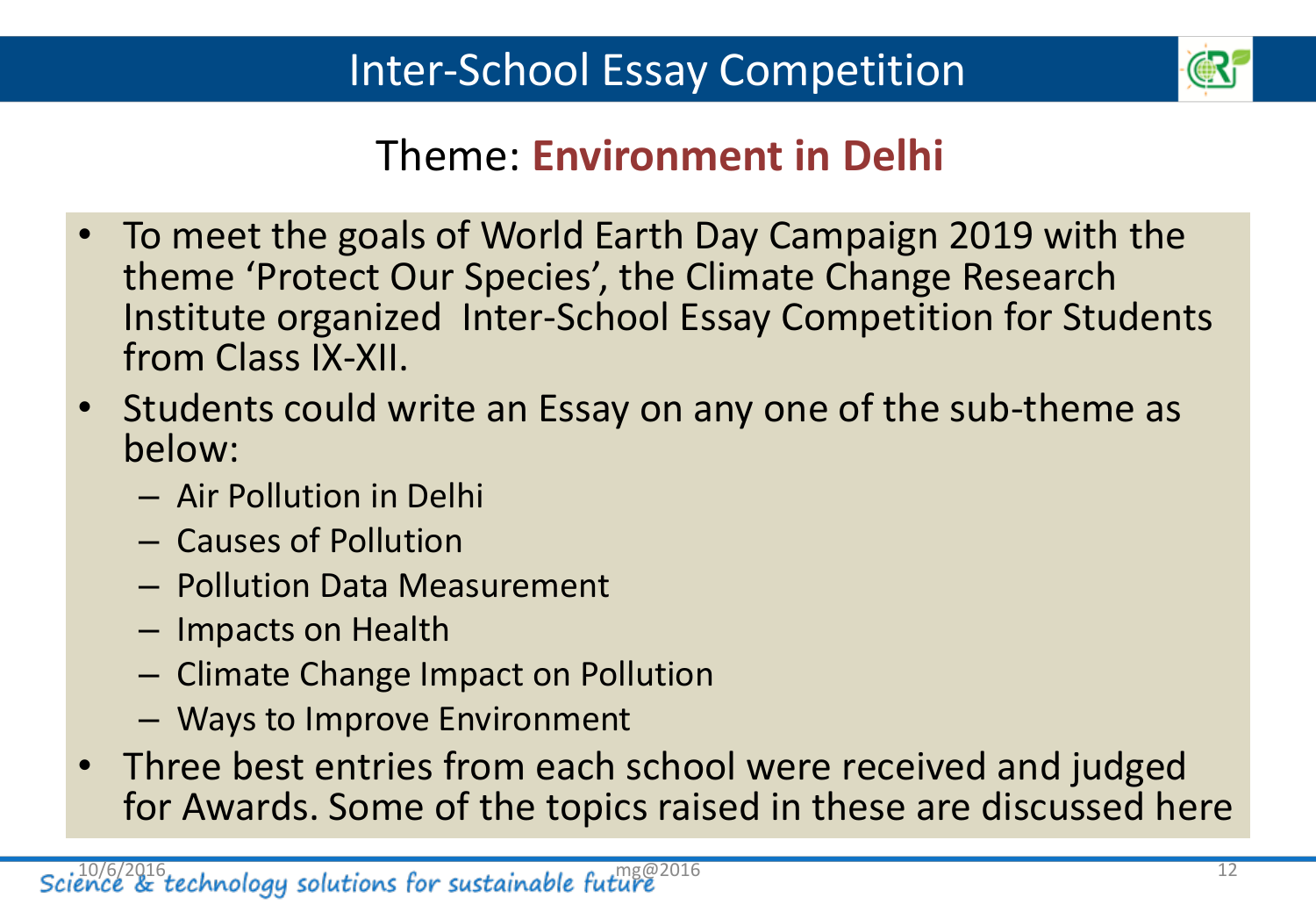### Air Quality Index



The AQI is Air Quality Index for air quality. It focuses on health effects, you may experience within a few hours after breathing polluted air. Its purpose is to understand what air quality means to your health and not exactly the quality of air.

| <b>Air Quality Index</b><br>(AQI) Values | <b>Levels of Health Concern</b>       | <b>Colors</b>                |
|------------------------------------------|---------------------------------------|------------------------------|
| When the AQI is in this range:           | air quality conditions are:           | as symbolized by this color: |
| $0$ to $50$                              | Good                                  | Green                        |
| 51 to 100                                | Moderate                              | Yellow                       |
|                                          |                                       |                              |
| 101 to 150                               | <b>Unhealthy for Sensitive Groups</b> | Orange                       |
| 151 to 200                               | <b>Unhealthy</b>                      | <b>Red</b>                   |
| 201 to 300                               | <b>Very Unhealthy</b>                 | <b>Purple</b>                |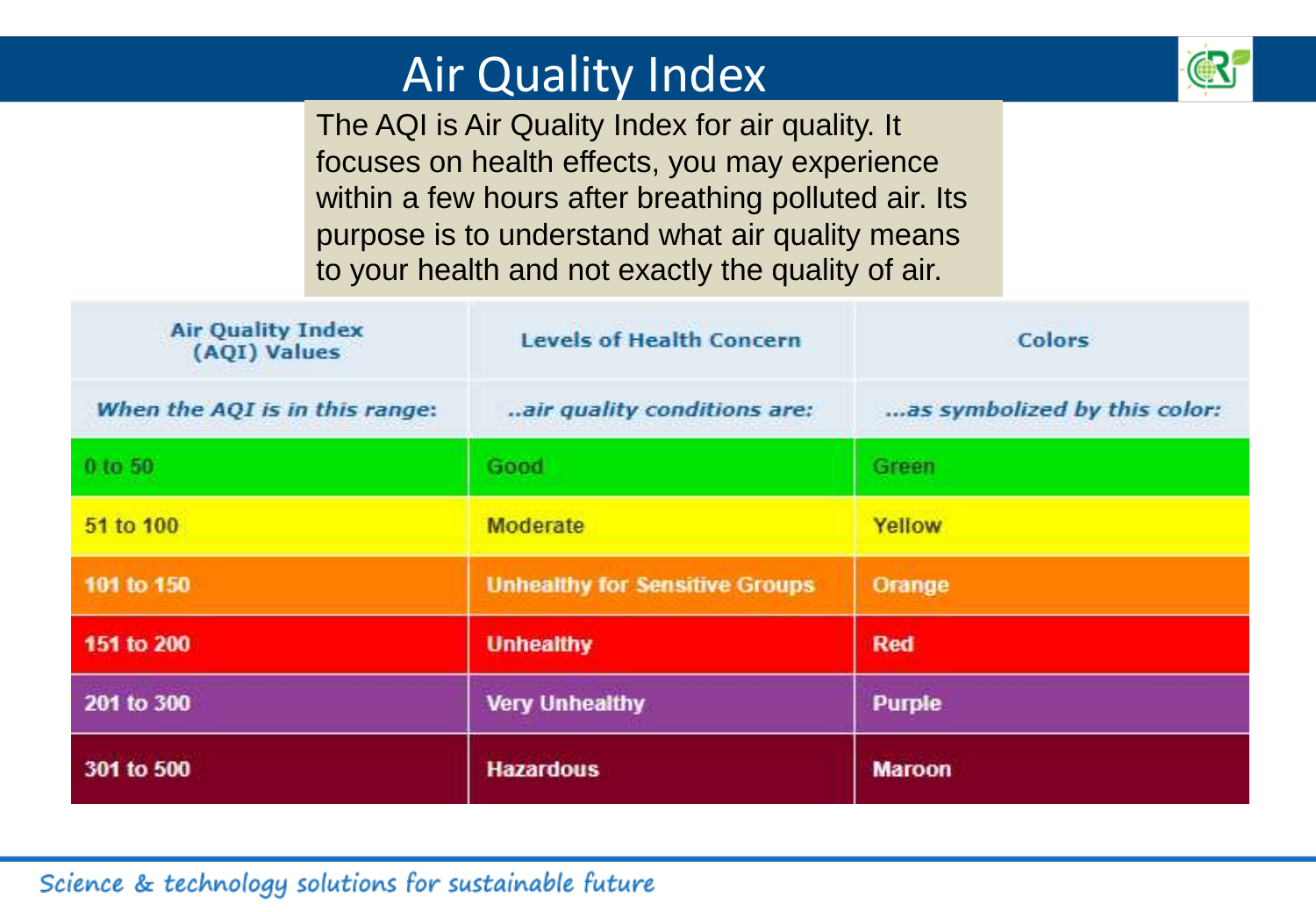

**Primary pollutants** are emitted from many sources directly into the atmosphere. They are:

- •**Nitrogen oxides** (**NOx**)
- •**Carbon monoxide** (**CO**)
- •**Volatile organic compounds** (**VOCs**)
- •**Sulfur oxides** (**SOx)**
- •**Particulate matter (PM**)
- •**Mercury and others**

Due to improved Regulations and Technology as well as economic development primary pollutant emissions are now decreasing at many places.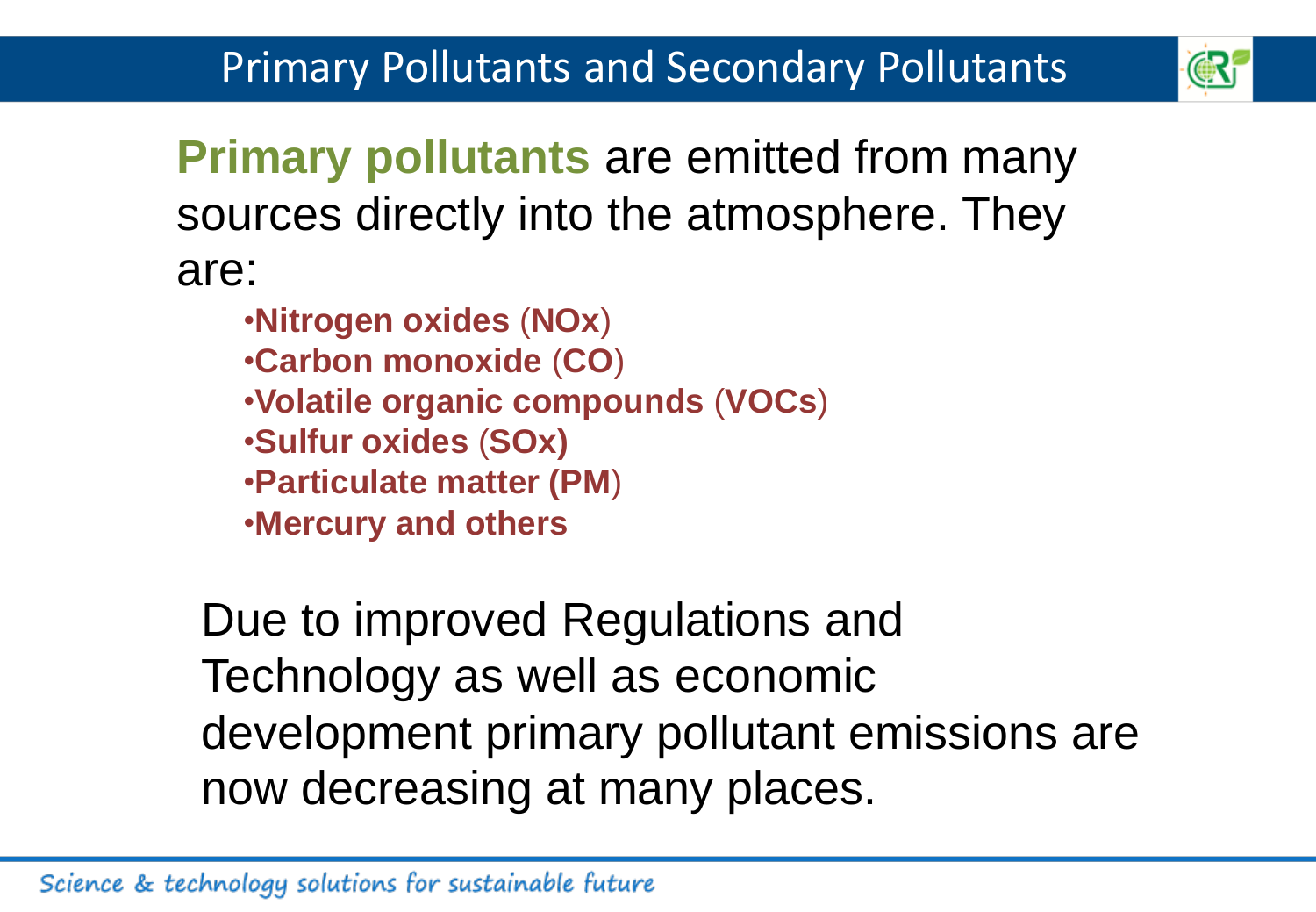

**Secondary pollutants** are formed in the atmosphere by reaction of primary pollutants in the atmosphere. The reaction takes place in presence of sunlight and other chemicals.

**Secondary pollutants** are Ozone, PeroxyAcyl Nitrates (PANs), and Nitric acid (Acid rain) etc.

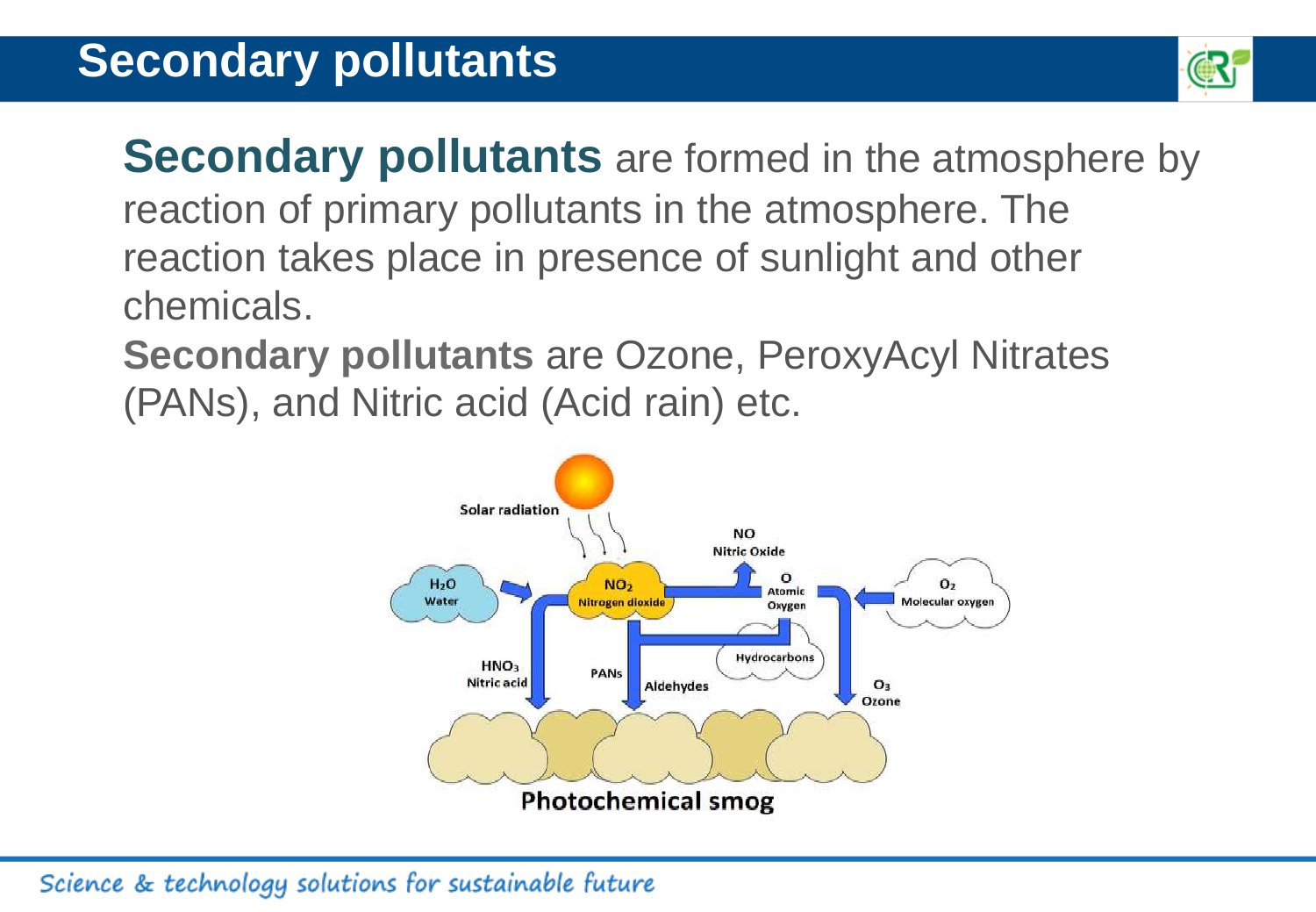



• **Environmental Performance Index (EPI)**  ranks countries on 24 **Performance Indicators** across ten issue categories. Environmental Health and Ecosystem Vitality cover AQI Water quality Sanitation Household fuel etc. **Biodiversity** Forests **Fisheries** Agriculture etc.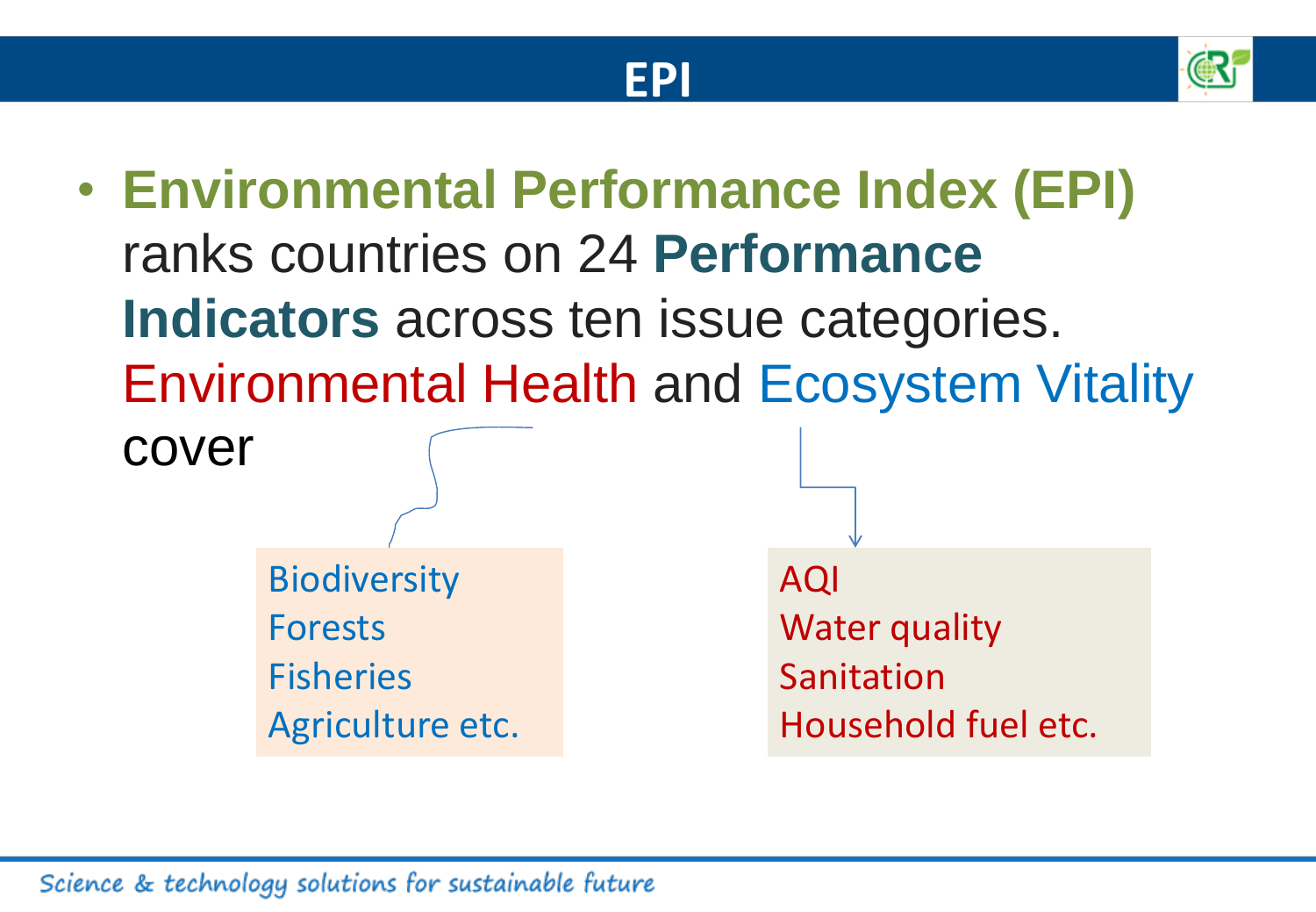

- EPI was launched in 1974 by the WHO.
- India launched EPI in 1978
- The Index gives a measure of different Policies and current state of Affairs
- In Global ratings Finland has highest EPI rating of 90.68
- India Need to increase drive towards sustainability efforts, being slipped to 177 position in 2018
- Need to reduce or remove excess CO2 emissions in the atmosphere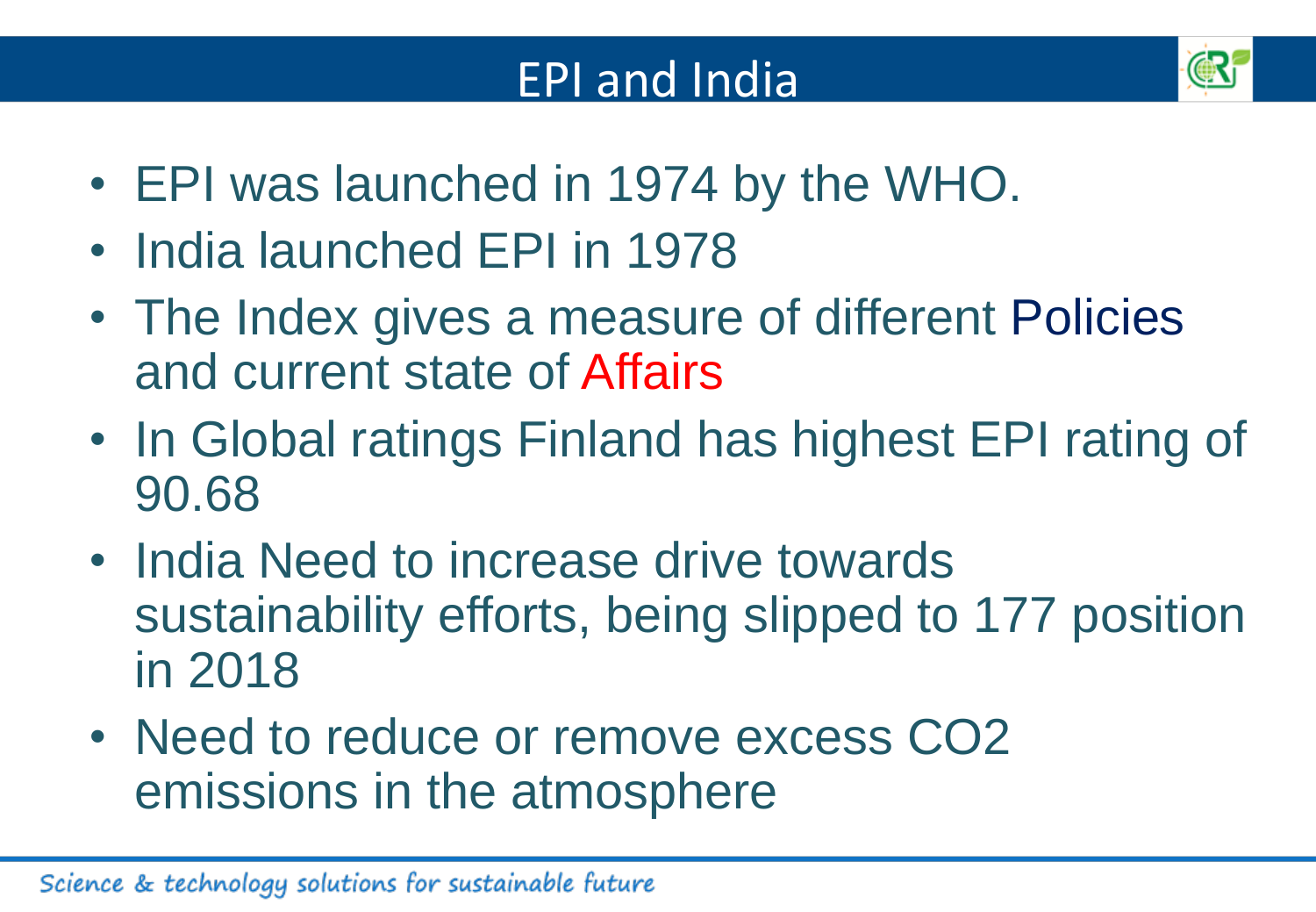

- $\Box$  Iceland is another country that takes its environment very seriously and invests in its sustainability.
- **□In Iceland in an experiment to remove CO2 from** the atmosphere, emissions from a power plant were mixed with water and pumped into basalt rocks underground.
- Within 2-3 years it was turned into stone. Earlier it was thought that manmade process would be slow, as natural process takes much longer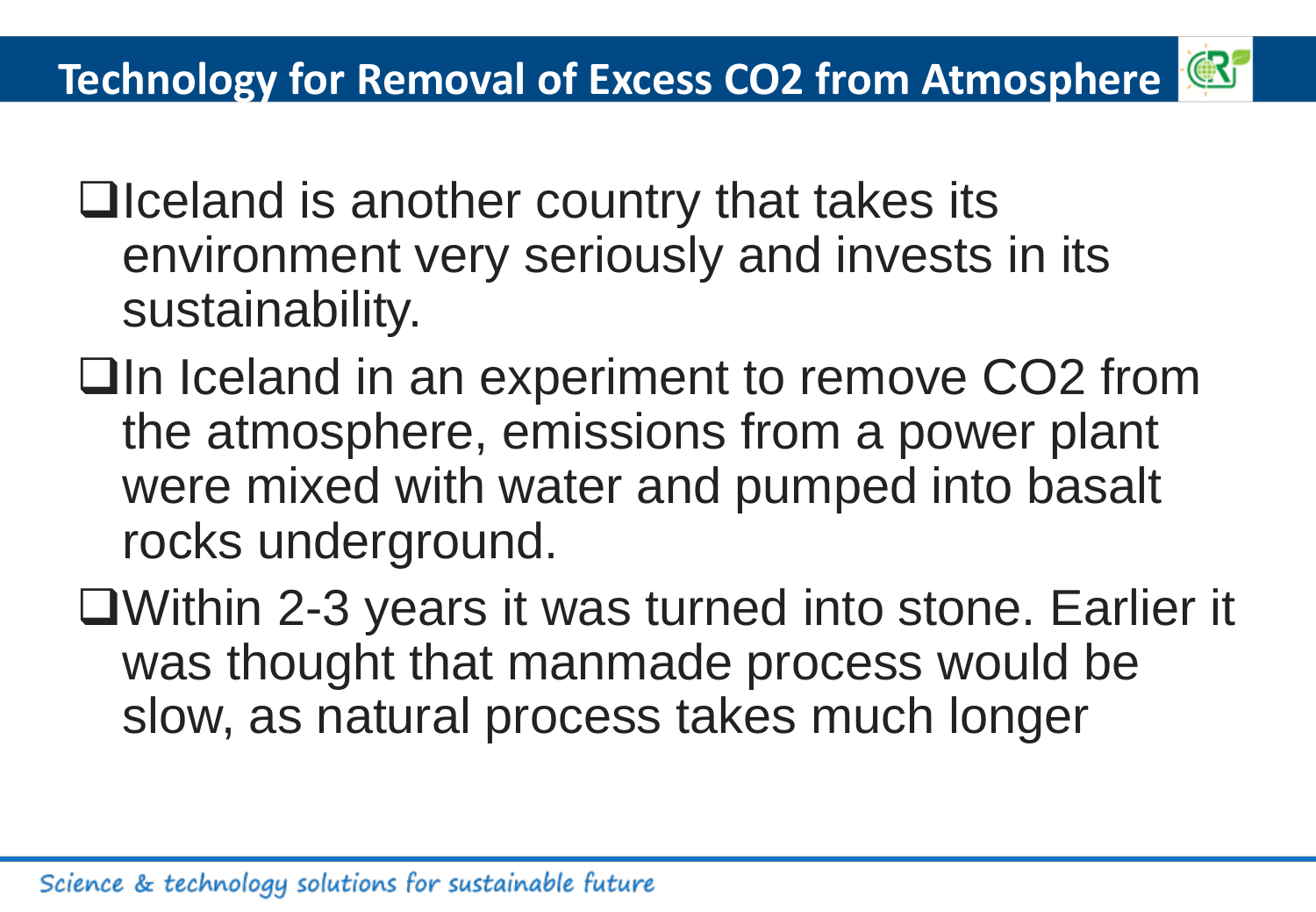

Many such new innovations are taking place to develop ways to capture the excess emissions from the atmosphere and bury them under ground or in the Sea and convert them to some useful product.